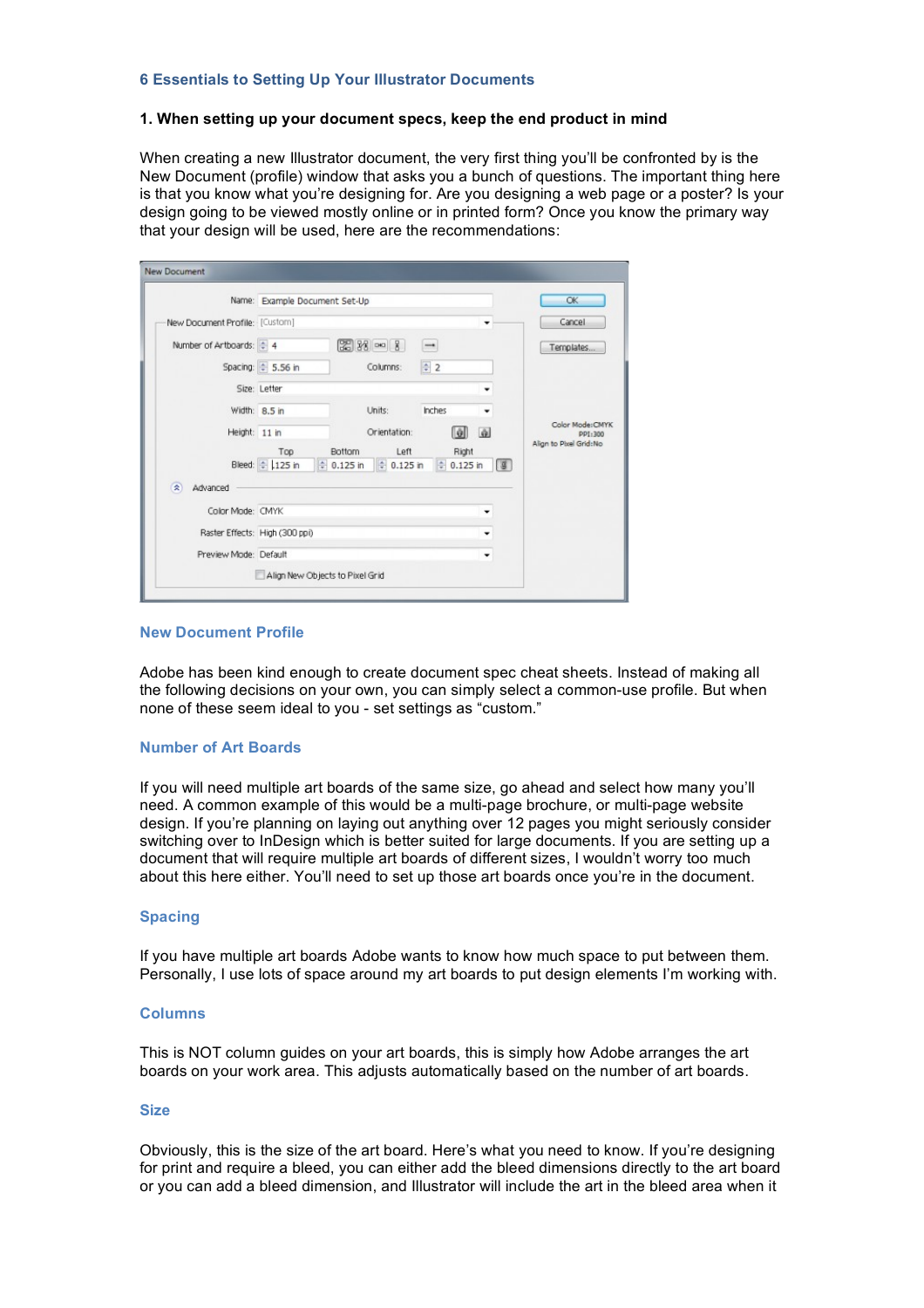exports. However, if you "Save For Web," then it will not include that bleed artwork. As with the New Document Profile, Adobe has kindly provided you with a list of common art board sizes.

### **Width and Height**

Obviously, if you're creating a custom art board size, this is where you put it in.

### **Units**

Before I type in my custom art board size, I like to establish what units I'll be working in. It's just much easier for me to think of print dimensions in terms of inches and web dimensions in terms of pixels.

### **Orientation**

The orientation is established by the width and height you enter in. But if you decide to flip it, this is an easy way to swap those dimensions.

### **Bleed**

This is where you'll enter in how much bleed you'll need. For most printers this will be .125" (inches) on all four sides. Obviously, if you're designing for the web you won't need a bleed.

There is a little double-arrow to open the "Advanced" area, which I recommend.

### **Color Mode**

This is probably one of the most important settings you'll need to establish for your document. For print you'll want CMYK. For web you'll want RGB. If you're doing something like branding where the design (a logo) will be used on both print and web, I would start with RGB.

### **Raster Effects**

This is the resolution at which Illustrator will render its effects – things like drop shadows. Although technically you shouldn't really need anything over 72dpi for the web, I always set this to 300dpi. I am just never sure when I might want to use part of a design for print or decide to blow-up a part of the design.

#### **Preview Mode**

Most of the time you'll want to be in the default Illustrator view, but if you're designing for the web and want to have a more realistic view of how your design will look once rasterized, the Pixel Preview Mode can be useful. There is also an overprint preview mode which, quite frankly, I never use and have a very difficult time imagining a scenario where you might need.

# **Align New Objects to Pixel Grid**

If you're designing for the web checking this off will force your vectors to align to the pixel grid. This helps keep your vectors pixel-perfect when they rasterize. Though you'll also notice your objects snapping into locations that are not necessarily where you're putting them.

#### **2. Set up and save your preferred Workspace**

When you're working in Illustrator there are tons of tool panels (known as Windows) all over your screen. You probably know that you can open, close and move your tool Windows around, but did you know you can also save the way you arrange them? This is critical to my work flow. I know which windows I use most frequently, so I've systematically arranged them in just the right order. When you have your work space set up just how you like it click Window/Workspace/Save Workspace.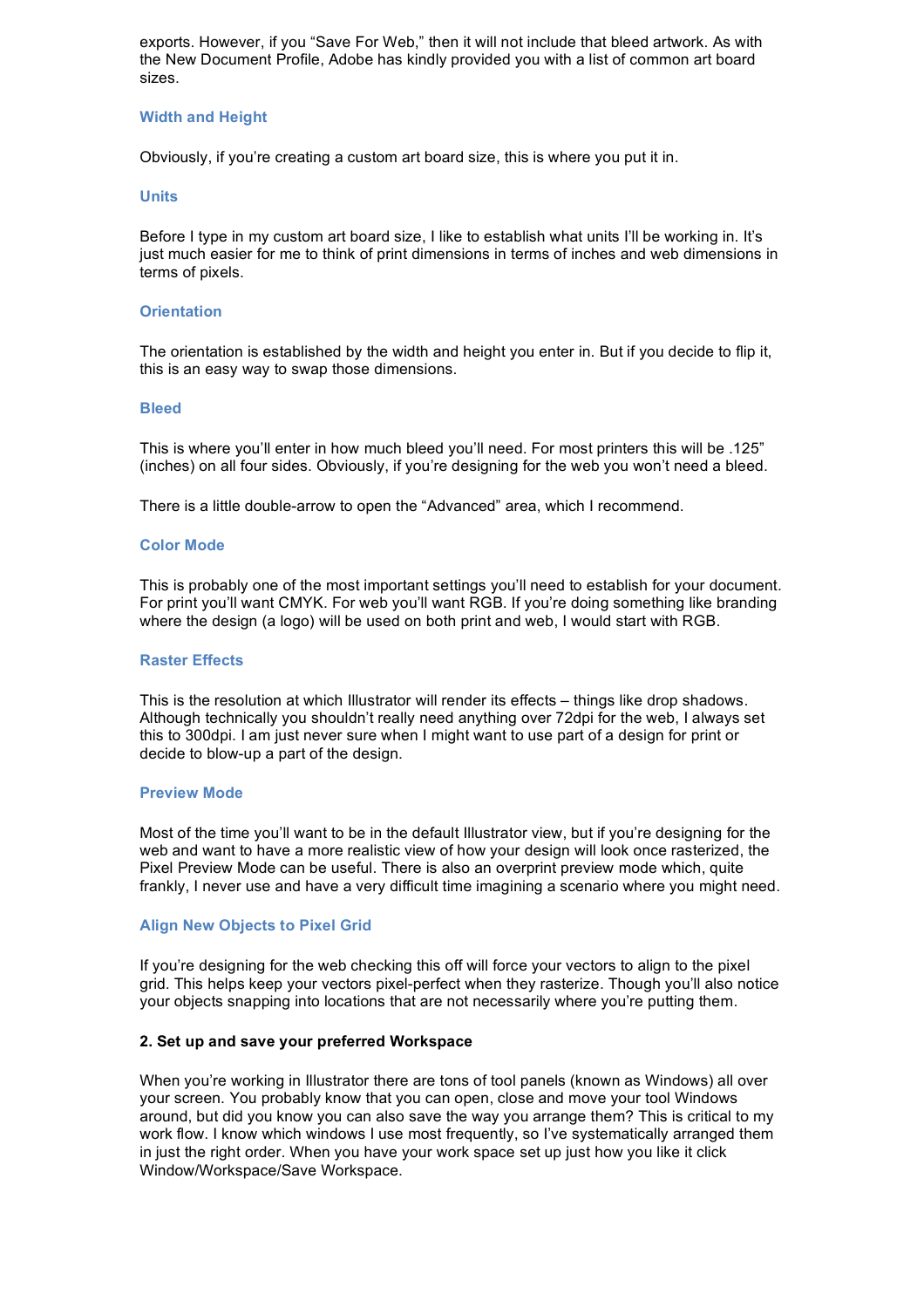

Then name it something like "My\_Print\_Workspace." You may find, as I did, that you'll want to set up slightly different workspaces depending on the type of project you're working on.

# **3. Set up and use Layers!**

Layers are one of the most important tools for managing your illustrator documents. Here is a typical layer stack that I will create while working on a project. Sometimes I'll get even more specific by setting up layers with names like "Header Art," "Navigation" or "Footer." Basically, any design element that I might want to design as a distinct unit can be put on its own layer. Then, as I work, I'm constantly locking and unlocking the layers. This allows me to easily manipulate the elements on the layer I'm working on without disturbing the elements on the other layers. You should really get into the habit of building well-organised layers that have clear titles.

| <b>LAYERS</b> | <b>APPEARAN( ARTBOARD</b> | Ξ                                 |
|---------------|---------------------------|-----------------------------------|
| ۵             | <b>Template</b>           | O                                 |
|               | Type                      | O                                 |
|               | Art 1                     | О                                 |
|               | Images                    | O                                 |
|               | Art <sub>2</sub>          | O                                 |
|               | Background                | O                                 |
|               |                           |                                   |
|               |                           |                                   |
|               |                           |                                   |
|               |                           |                                   |
|               |                           |                                   |
|               |                           |                                   |
| 6 Layers      | $\mathcal{A}$<br>$+1$     | 甯<br>$\overline{\mathbf{A}}$<br>æ |

### **4. Create a template.**

You'll notice that the top layer of my document is labelled "Template." I always start by designing a template and locking the layer. My templates for print projects look something like this: Solid black line for the exterior full-bleed area, then .125" inside of that I make a solid red line for the trimmed art area and finally, .25" inside of that I make a dashed black line for the "live area."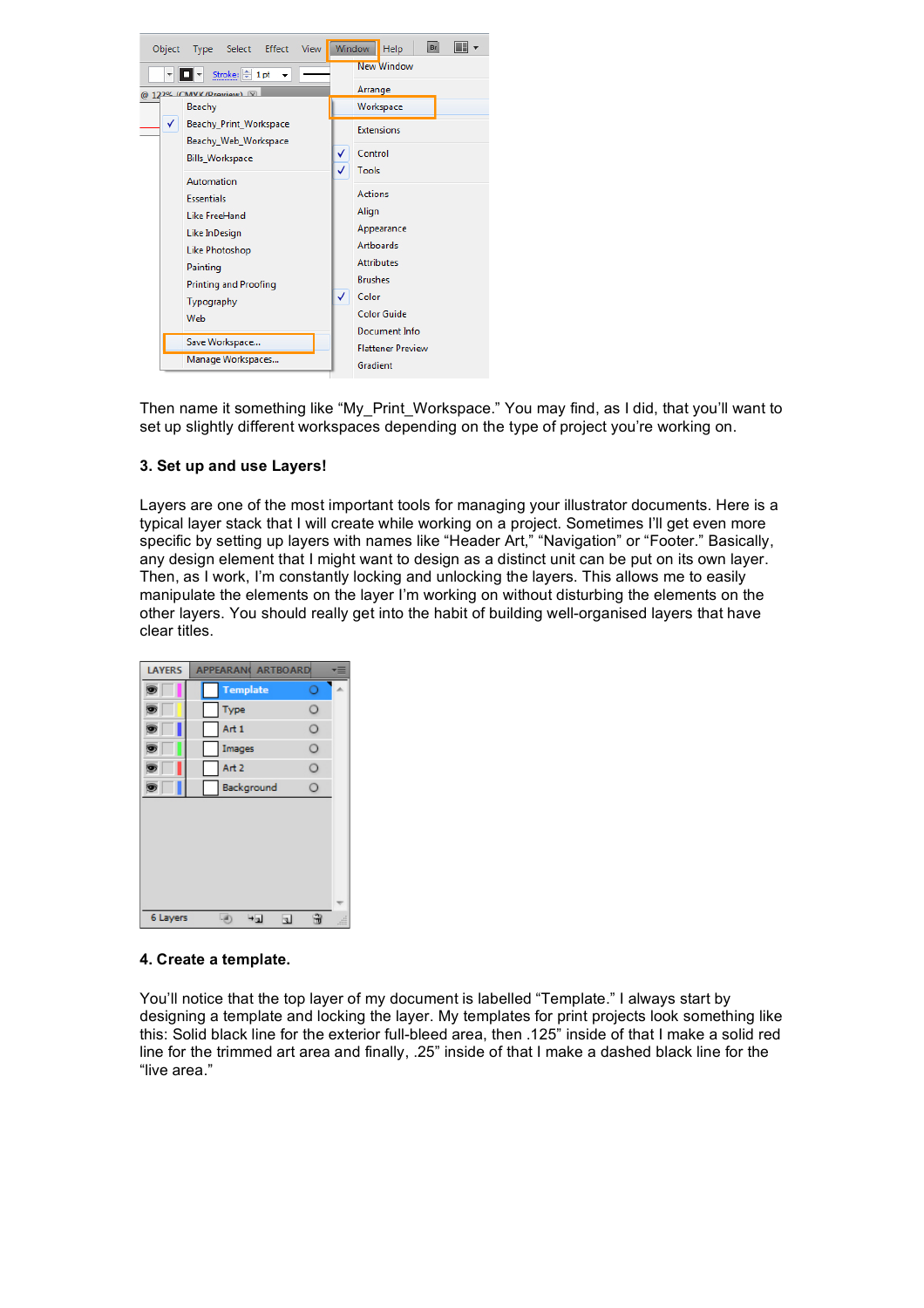

When I'm working on web designs I typically start with a 960 grid template. I normally expand the art board from 1020px wide to 1920px. I do this because I design all my web pages for a monitor that supports 1920px width. Sure, most people will never see the entire width of my designs. But if someone happens to have a monster monitor, I want their viewing experience to be as beautiful as possible. Of course, I keep all the live content within the 960 grid.



# **5. Link your photos**

This little piece of advice doesn't take place during the set-up, but will occur each time you place an image into your Illustrator file. Any time you place an image into Illustrator, you have two options. You can either embed the image or you can link it. Here is the Place window that will pop up when you go to add an image: